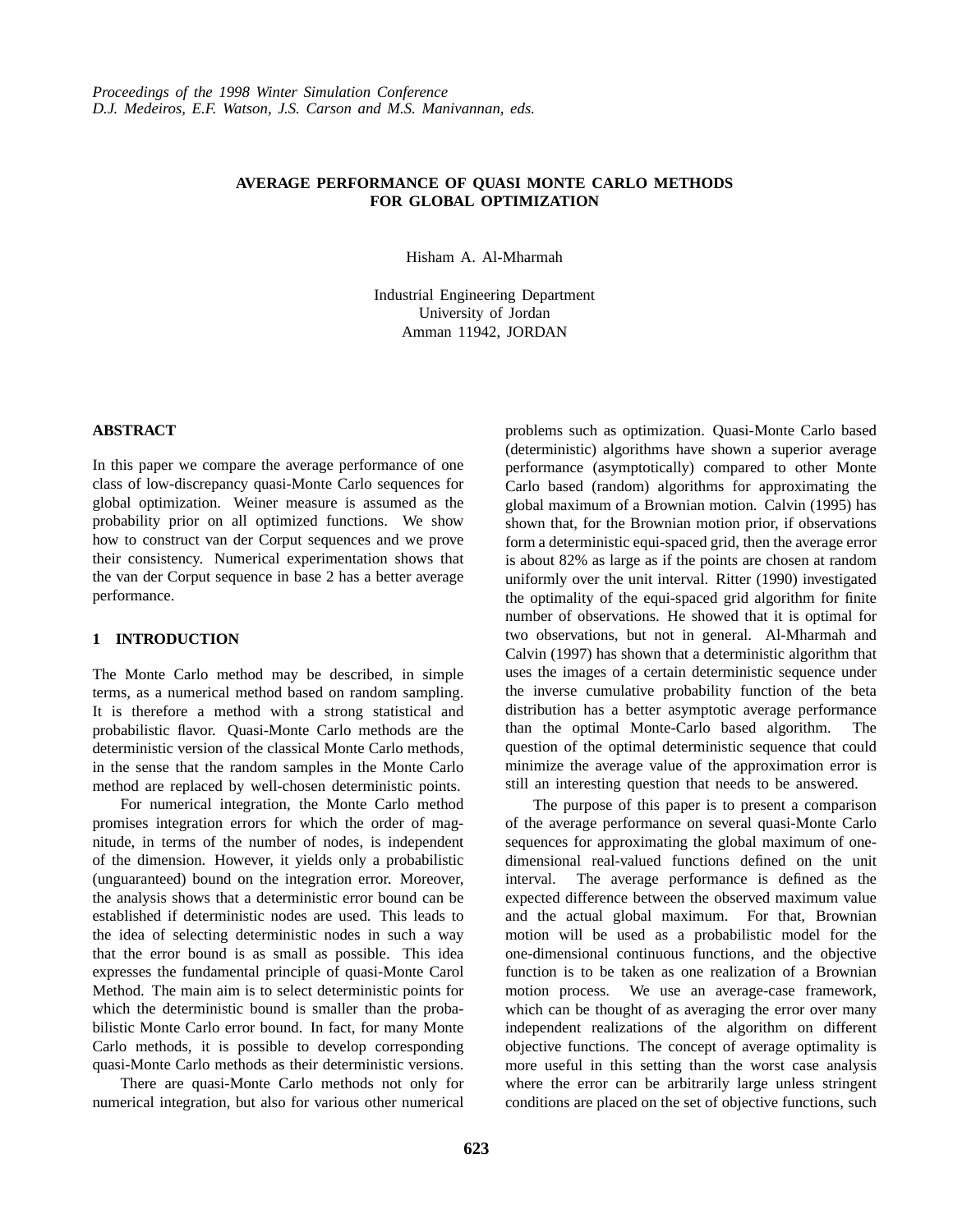as convexity and differentiability. Optimization algorithms based on average optimality are surveyed in Mockus (1989), Törn and Žilinskas (1989), and Betró (1991). Applications of quasi-Monte Carlo methods are surveyed in Niederreiter (1992).

In the next section we introduce the problem and the terminology. In Section 3 we show how to construct van der Corput sequences as a class of low discrepancy quasi-Monte Carlo sequences and we discuss their dispersion and consistency characteristics. In Section 4 we compare the average performance of different van der Corput sequences.

### **2 NOTATION AND TERMINOLOGY**

Given the set of continuous real-valued functions defined on the unit interval  $C([0, 1])$ , let  $f \in C([0, 1])$  be the objective function to be maximized. Also, let  $f^* = \max\{f(t); t \in [0,1]\}$  denote its global maximum. To approximate  $f^*$  we assume that we are allowed to observe the function f at n locations. Let  $t_1, t_2, \ldots, t_n$ be the sequence of the observation sites in  $[0, 1]$ , and let  $M_n$  be the maximum of the n observed values;

$$
M_n = \max_{1 \le i \le n} f(t_i).
$$

Our goal is to compare the average performance of several deterministic sequences based on their average approximation error  $E(\Delta_n)$ , where

$$
\Delta_n = \max_{1 \le i \le n} f(t_i) - f^*.
$$

Suppose that we have some prior knowledge about the relative likelihood of various functions, and that we can formalize this knowledge in a form of a probability measure  $\mu$  on  $C([0, 1])$ . Consequently, we can view any function  $f \in C([0, 1])$  as a sample path of a stochastic process. Hence,

$$
E(\Delta_n) = \int_{f \in C([0,1])} \left( \max_{1 \le i \le n} f(t_i) - f^* \right) d\mu(f). \tag{1}
$$

The Wiener measure on  $C([0, 1])$  will be taken as the probability distribution; i.e.,  $f$  is taken to be a sample path of a Brownian motion process. It is natural to use a Gaussian measure, such as the Wiener measure, as a model for a random objective function that has multiple local minima with positive probability. Brownian motion is one of only a few non-trivial stochastic processes for which the distribution of the minimum is even known.

Consistency of any optimization method means that the observed maximum converges to the global maximum as the number of observations increases to  $\infty$ , i.e.

$$
\lim_{n\to\infty}\max\{f(t_1),f(t_2),\ldots,f(t_n)\}\to f^*,
$$

for all continuous functions on  $C[0, 1]$ . Discrepancy of a set of observation sites can be viewed as a quantitative measure for the irregularity of distribution. For the one-dimensional case, discrepancy can be expressed in different forms such as star discrepancy  $D_n^*(S)$  and extreme discrepancy  $D_n(S)$ , where (for  $0 \le t_1 \le t_2 \le \ldots \le t_n$ )

$$
D_n^*(t_1, t_2, \ldots, t_n) = \frac{1}{2n} + \max_{1 \leq i \leq n} \left| t_i - \frac{2i - 1}{2n} \right|,
$$

and

$$
D_n(t_1, t_2, \dots, t_n) = \frac{1}{n} + \max_{1 \le i \le n} \left( \frac{i}{n} - t_i \right)
$$

$$
- \min_{1 \le i \le n} \left( \frac{i}{n} - t_i \right).
$$

A low-discrepancy sequence is informally defined as a sequence S for which  $D_n^*(S)$  or  $D_n(S)$  is small for  $n \geq 1$ .

Dispersion may be viewed as a measure for the deviation from denseness. Formally speaking, let  $(T, d)$ be a bounded metric space and let  $S$  be a sequence that consists of  $t_1, t_2, \ldots, t_n \in T$ . If we order the points of S such that  $0 \le t_1 \le t_2 \le \ldots \le t_n$ , then the dispersion  $d_n(S)$  of S in T is defined as

$$
d_n(S) = \max \quad (t_1, 0.5(t_2 - t_1), 0.5(t_3 - t_2), \dots, 0.5(t_n - t_{n-1}), 1 - t_n).
$$

Discrepancy and dispersion of a certain set (or sequence) of observations are related to each other. Niederreiter (1992) shows that every low-discrepancy set (or sequence) is a low-dispersion point set (or sequence) but not conversely. Therefore, we will limit our average performance comparison to the average performance of one class of low-discrepancy sequences, the van der Corput sequences.

A composite non-adaptive algorithm is one that maintains its form as the number of observations increases; see Zhigljavsky (1991). If we denote the set of observations made by an algorithm up to time n by  $S_n = \{t_1, t_2, \ldots, t_n\},\$ then we will call an algorithm composite if  $S_{n+1} \supset S_n$ . One clear advantage of van der Corput sequences is compositeness. A consequence of compositeness is that there is no need to determine in advance how many observations are to be taken in order to construct the observation set. In contrast, non-composite algorithms do not adapt gracefully as the number of observations changes. An example is the "uniform grid" algorithm (non-composite) that takes equally spaced observations; if a total of *n* observations are to be made, they are placed at  $1/n$ ,  $2/n$ , ..., 1. However, if the number of observations is increased to  $n+1$ , there is no way to add an observation point so as to maintain a uniform grid.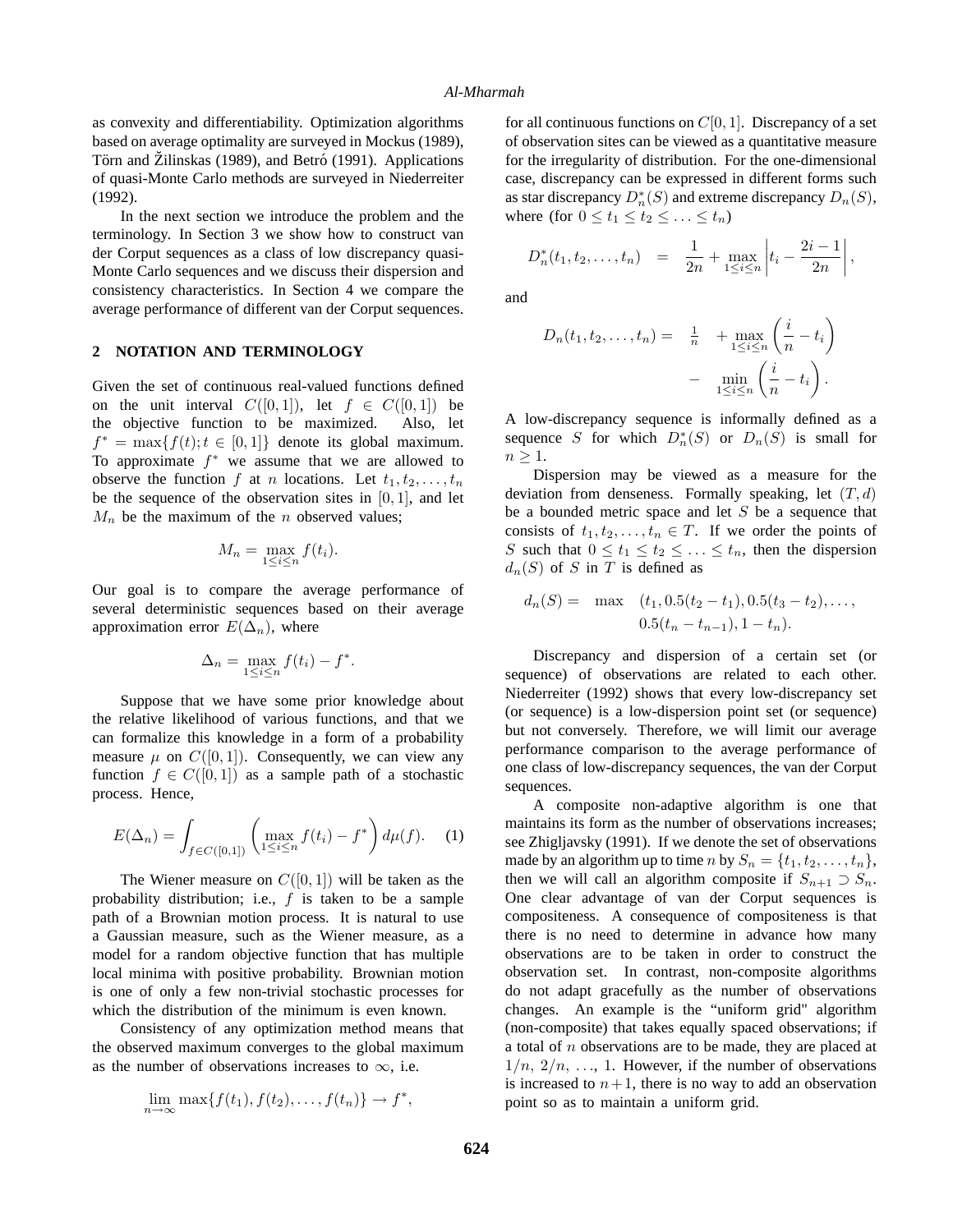# **3 VAN DER CORPUT SEQUENCES**

### **3.1 Construction**

Van der Corput sequence in base b is a low-discrepancy sequence and can be constructed as follows (see Niederreiter 1992): for an integer  $b \ge 2$ , we put  $Z_b = \{0, 1, ..., b-1\}$ ; i.e.,  $Z_b$  is the least residue system mode b. Every integer  $n \geq 0$  has a unique digit expansion

$$
n = \sum_{j=0}^{\infty} a_j(n) b^j
$$
 (2)

in base b, where  $a_j(n) \in Z_b$  for all  $j \geq 0$  and  $a_j(n) = 0$  for all sufficiently large j. Also, let  $\phi_b$  be the radical-inverse function in base b for an integer  $b \geq 2$ , where

$$
\phi_b(n) = \sum_{j=0}^{\infty} \frac{a_j(n)}{b^{j+1}} \tag{3}
$$

for all integers  $n \geq 0$ . Thus  $\phi_b(n)$  is obtained from n by a symmetric reflection of the expansion (2) in the decimal point. Then, for an integer  $b \geq 2$ , the van der Corput sequence in base b is the sequence  $S_b = \{t_1, t_2, \ldots\}$  with

$$
t_n = \phi_b(n), \tag{4}
$$

for all  $n \geq 0$ . Following the above approach, Table 1 shows the first ten observation sites for five van der Corput sequences in base 2,3,4, and 5 respectively.

For the purpose of comparing the average performance of the above sequences, we continue generating sites from all sequences as will be shown in Section 4.

### **3.2 Consistency**

Törn and Žilinskas (1989) discussed the necessary and sufficient conditions for the convergence of a global optimization method for continuous functions. They proved that a global optimization algorithm converges to the global extremum of any continuous function if and only if the sequence of the sampling observations is everywhere dense in the function domain. Hence to prove consistency of a certain algorithm, it suffices to show that the observations become dense everywhere. The above discussion suggests that the desirable observation sites should be evenly distributed over the unit interval. In Theorem 1 we show that any van der Corput sequence in base b is consistent.

**Theorem 1** *Let* f *be a continuous real-valued function on*  $C[0, 1]$ *. The set of observation sites*  $\{t_1, t_2, \ldots, t_n\}$ *generated as a van der Corput sequence*  $S_b$  *and applied to*  $f$  *is dense in*  $[0, 1]$ *.* 

#### *Proof.*

Let  $0 \leq k_1 \leq k_2 \leq 1$ . Consider an algorithm that places the observation sites according to a van der Corput sequence  $S_b$  in base b, and assume that no observation will ever be made in the interval  $(k_1, k_2)$ . Therefore,

$$
t_n = \sum_{j=0}^{\infty} \frac{a_j(n)}{b^{j+1}}
$$

should be either less than  $k_1$  or greater than  $k_2$  for all  $n = 1, 2, \ldots$  However, as n increases to  $\infty$ , there exists  $m$  such that

$$
n = \prod_{j=0}^{m} (b-1)b^j,
$$

where  $m$  is positive integer. Hence, the constants in Equation (2) will take the values

$$
a_0 = a_1 = \ldots = a_m = b - 1,
$$

and

$$
a_{m+1} = a_{m+2} = \ldots = a_{\infty} = 0.
$$

Therefore, from Equation (4),

$$
t_n = \sum_{j=0}^{m} \frac{b-1}{b^{j+1}},
$$
  
=  $\frac{b-1}{b} + \frac{b-1}{b^2} + ... + \frac{b-1}{b^{m+1}},$   
=  $1 - \frac{1}{b} + \frac{1}{b} - \frac{1}{b^2} + \frac{1}{b^2} - ... - \frac{1}{b^m}$   
=  $1 - \frac{1}{b^m},$ 

which converges to 1 as  $n \to \infty$ . Therefore,  $t_n$  will be, eventually, greater than  $k_2$ . Similarly, we can show that  $t_n$  will eventually converge to zero, and, hence, less than  $k_1$  if we pick

$$
n=\prod_{j=0}^m b^j,
$$

and let  $m \to \infty$  as  $n \to \infty$ . Therefore, eventually, there exists  $t_n \in (k_1, k_2)$  which contradicts our assumption.

#### **4 NUMERICAL EXPERIMENTATION**

Simulation is used to compare the average performance of van der Corput sequences in base 2,3,4, and 5 by estimating their average approximation error. All averages are based on 50000 independent runs. In each run the function values are generated at the sampling locations of a van der Corput sequence from a Brownian motion prior. Tables 2, 3, 4, and 5 show the average value of the observed maximum  $E(M_n)$  as well as the average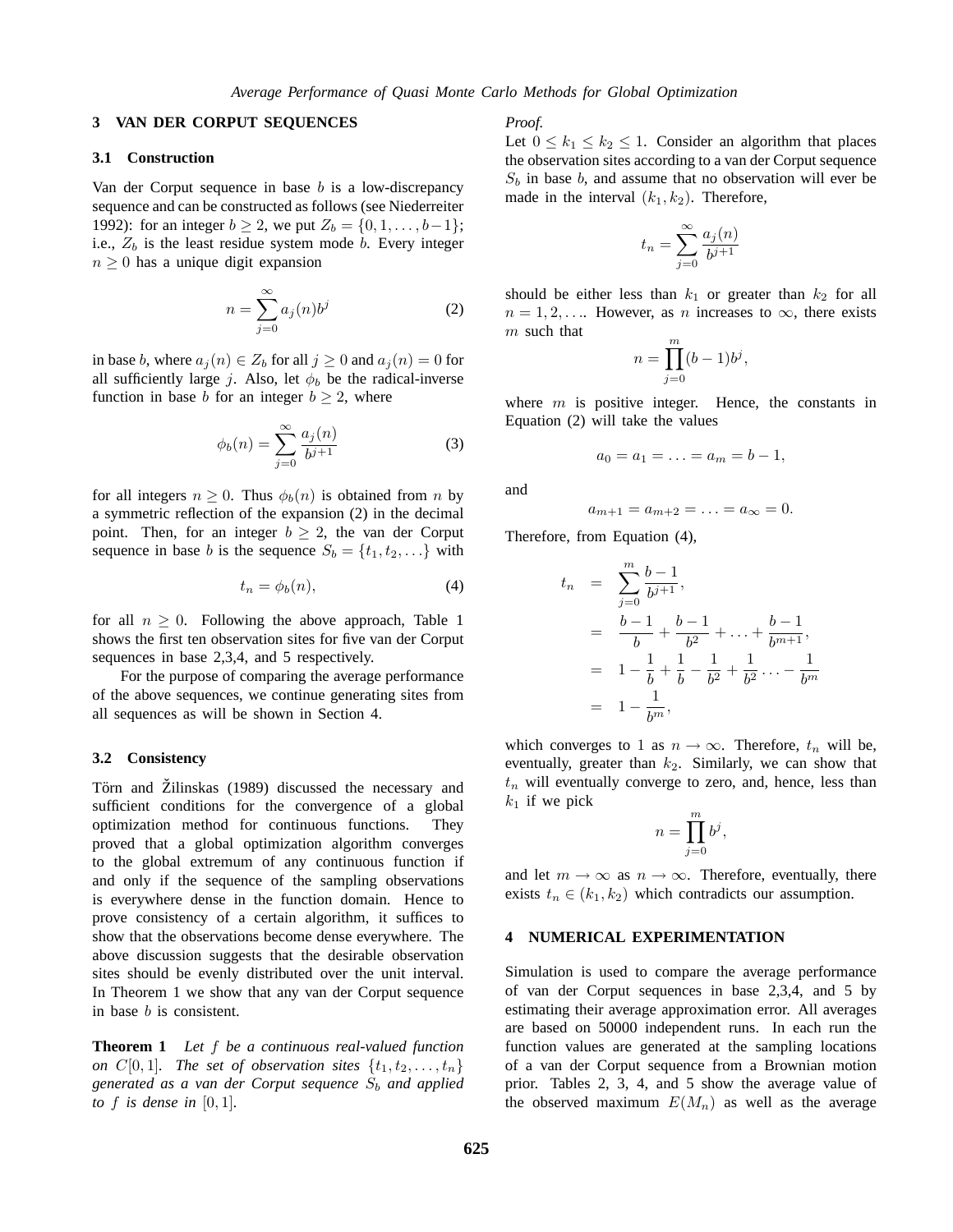| $\boldsymbol{n}$ | $S_2\,$ | $S_3$   | $S_{4}$ | $S_5$ |
|------------------|---------|---------|---------|-------|
| 1                | 0.5     | 0.333   | 0.25    | 0.2   |
| 2                | 0.25    | 0.667   | 0.5     | 0.4   |
| 3                | 0.75    | 0.111   | 0.75    | 0.6   |
| 4                | 0.125   | 0.444   | 0.0625  | 0.8   |
| 5                | 0.625   | 0.778   | 0.3125  | 0.04  |
| 6                | 0.375   | 0.222   | 0.5625  | 0.24  |
| 7                | 0.875   | 0.556   | 0.8125  | 0.44  |
| 8                | 0.0625  | 0.889   | 0.125   | 0.64  |
| 9                | 0.5625  | 0.03704 | 0.375   | 0.84  |
| 10               | 0.3125  | 0.3704  | 0.625   | 0.08  |

Table 1: Sample Observation Sites for the Van Der Corput Sequences in Base 2,3,4,and 5

Table 2: Simulation Output for Van Der Corput Sequence

 $\mathcal{S}_2$ 

| $\eta$ | $E(M_n)$ | $E(\Delta_n)$ |
|--------|----------|---------------|
| 2      | 0.481798 | 0.316087      |
| 3      | 0.520939 | 0.276946      |
| 4      | 0.555338 | 0.242547      |
| 5      | 0.574304 | 0.223581      |
| 6      | 0.588510 | 0.209374      |
| 7      | 0.600230 | 0.197655      |
| 8      | 0.617022 | 0.180863      |
| 9      | 0.626513 | 0.171372      |
| 10     | 0.632028 | 0.165857      |
| 20     | 0.676564 | 0.121320      |
| 30     | 0.696680 | 0.101205      |
| 40     | 0.710129 | 0.087755      |
| 50     | 0.718799 | 0.079086      |

Table 3: Simulation Output for Van Der Corput Sequence

| I<br>I<br>I<br>۰, | I<br>۰,<br>M |
|-------------------|--------------|
|                   |              |

| n              | $E(M_n)$ | $E(\Delta_n)$ |
|----------------|----------|---------------|
| $\mathfrak{D}$ | 0.477751 | 0.320133      |
| 3              | 0.526043 | 0.271842      |
| 4              | 0.551657 | 0.246227      |
| 5              | 0.569908 | 0.227976      |
| 6              | 0.589711 | 0.208174      |
| 7              | 0.601422 | 0.196463      |
| 8              | 0.611748 | 0.186136      |
| 9              | 0.626158 | 0.171726      |
| 10             | 0.634196 | 0.163688      |
| 20             | 0.675856 | 0.122029      |
| 30             | 0.698688 | 0.099197      |
| 40             | 0.708912 | 0.088972      |
| 50             | 0.717341 | 0.080544      |

Table 4: Simulation Output for Van Der Corput Sequence  $S_4$ 

| $\it{n}$ | $E(M_n)$ | $E(\Delta_n)$ |
|----------|----------|---------------|
| 2        | 0.472260 | 0.325625      |
| 3        | 0.520682 | 0.277203      |
| 4        | 0.555369 | 0.242515      |
| 5        | 0.573351 | 0.224533      |
| 6        | 0.585096 | 0.212788      |
| 7        | 0.596053 | 0.201831      |
| 8        | 0.609566 | 0.188319      |
| 9        | 0.619486 | 0.178399      |
| 10       | 0.626613 | 0.171271      |
| 20       | 0.675261 | 0.122623      |
| 30       | 0.692840 | 0.105045      |
| 40       | 0.707126 | 0.090759      |
| 50       | 0.718415 | 0.079470      |

Table 5: Simulation Output for Van Der Corput Sequence  $S_5$ 

| $\it{n}$       | $E(M_n)$ | $E(\Delta_n)$ |
|----------------|----------|---------------|
| $\mathfrak{2}$ | 0.467452 | 0.330433      |
| 3              | 0.513808 | 0.284077      |
| 4              | 0.549663 | 0.248221      |
| 5              | 0.576710 | 0.221175      |
| 6              | 0.590387 | 0.207498      |
| 7              | 0.598750 | 0.199134      |
| 8              | 0.606350 | 0.191535      |
| 9              | 0.614038 | 0.183847      |
| 10             | 0.623717 | 0.174168      |
| 20             | 0.675547 | 0.122337      |
| 30             | 0.696444 | 0.101441      |
| 40             | 0.705855 | 0.092029      |
| 50             | 0.714849 | 0.083036      |